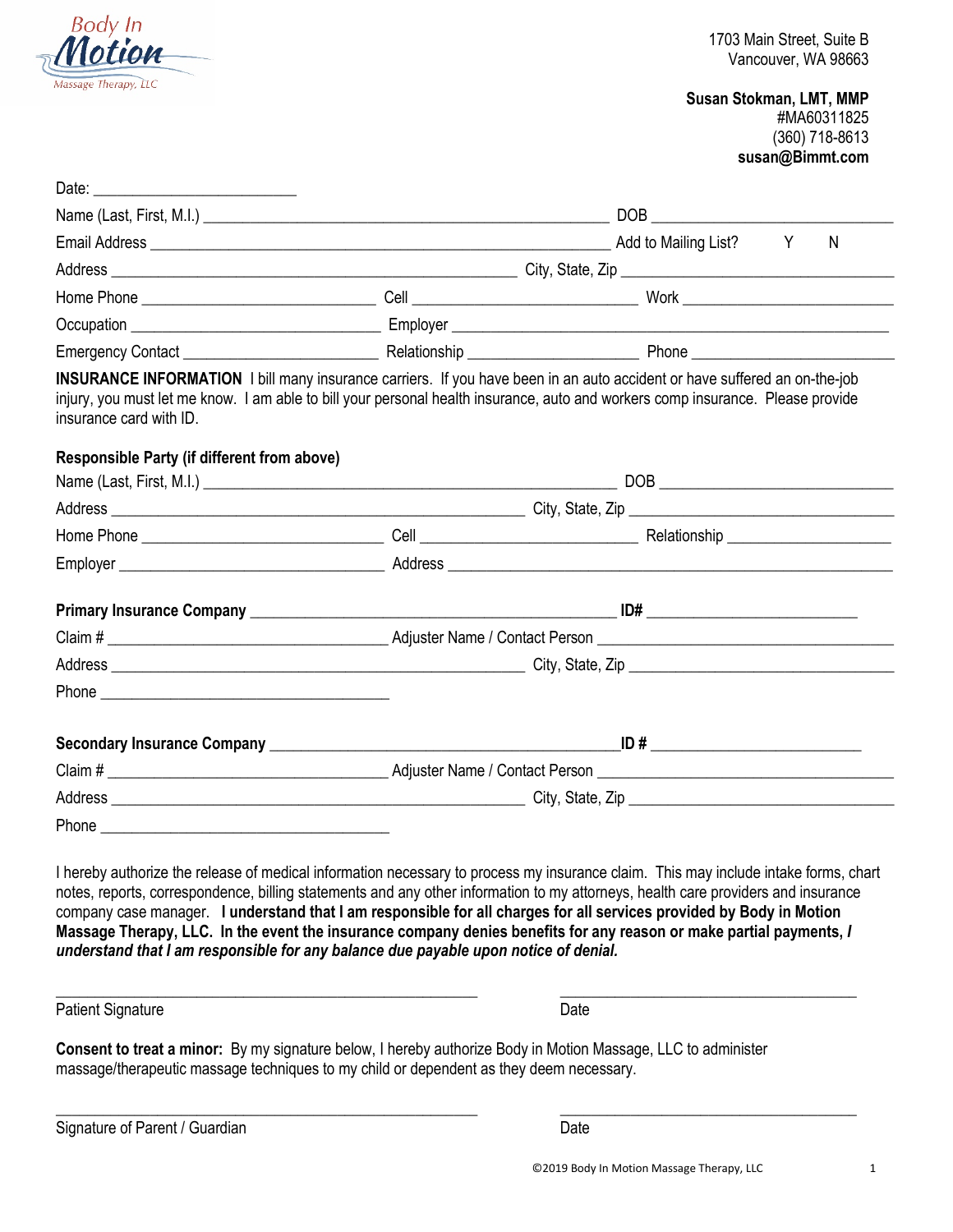**MEDICAL INFORMATION (**If you need more room, please use the back side of the paper. All information provided is confidential.)

| Was the injury the result of: Car accident? Y N Work Related Injury? Y N Other? Y N                                                                                                                                         |                        |  |  |
|-----------------------------------------------------------------------------------------------------------------------------------------------------------------------------------------------------------------------------|------------------------|--|--|
| What is your pain / tension level, if any? Least 0 1 2 3 4 5 6 7 8 9 10 Greatest                                                                                                                                            |                        |  |  |
|                                                                                                                                                                                                                             |                        |  |  |
| Are you currently under Physician, Chiropractic, PT care for your injuries/pain? Y N                                                                                                                                        |                        |  |  |
| What diagnostic tests have you had? (MRI, X-ray, CT scan, etc) [19] Manumed and the manument of the state of the water of the water of the water of the water of the water of the water of the water of the water of the wa |                        |  |  |
| Any prior surgeries/Injections                                                                                                                                                                                              |                        |  |  |
|                                                                                                                                                                                                                             |                        |  |  |
| Have you ever had a massage before? Y N What type? Relaxation Deep Tissue Medical / Sports Massage Energy Work                                                                                                              |                        |  |  |
| Do you have any allergies to lotions or oils? Y N                                                                                                                                                                           |                        |  |  |
| What forms of exercise or sports do you participate in? ________________________                                                                                                                                            |                        |  |  |
| Ladies are you pregnant? $Y \cdot N$ If so, do you have a referral from your doctor to receive massage? $Y \cdot N$                                                                                                         |                        |  |  |
| Please mark areas of pain or complain on the figure below $P = Pain$ $T = Tighthess$ $N = Numbing / Tingling$                                                                                                               |                        |  |  |
|                                                                                                                                                                                                                             |                        |  |  |
| Left<br>Left<br>Right<br>Left<br>Right                                                                                                                                                                                      | Right<br>Left<br>Right |  |  |
|                                                                                                                                                                                                                             |                        |  |  |

I understand that massage / therapeutic treatment I receive is provided for the basic relaxation / relief of muscular tension. If I experience pain or discomfort during the session, I will immediately inform the practitioner so that the pressure and/or strokes may be adjusted to my level of comfort. I further understand that massage or bodywork should not be construed as a substitute for medical examinations. I am aware of the risks of massage and treatment work and give my consent. I also understand that any illicit or sexual suggestive remarks or advances made by me will result in immediate termination of the session, and I will be liable for payment of the scheduled appointment. I will consult my practitioner immediately with any questions or concerns that I may have and have stated all medical conditions that I am aware of and will keep my practitioner informed of any change.